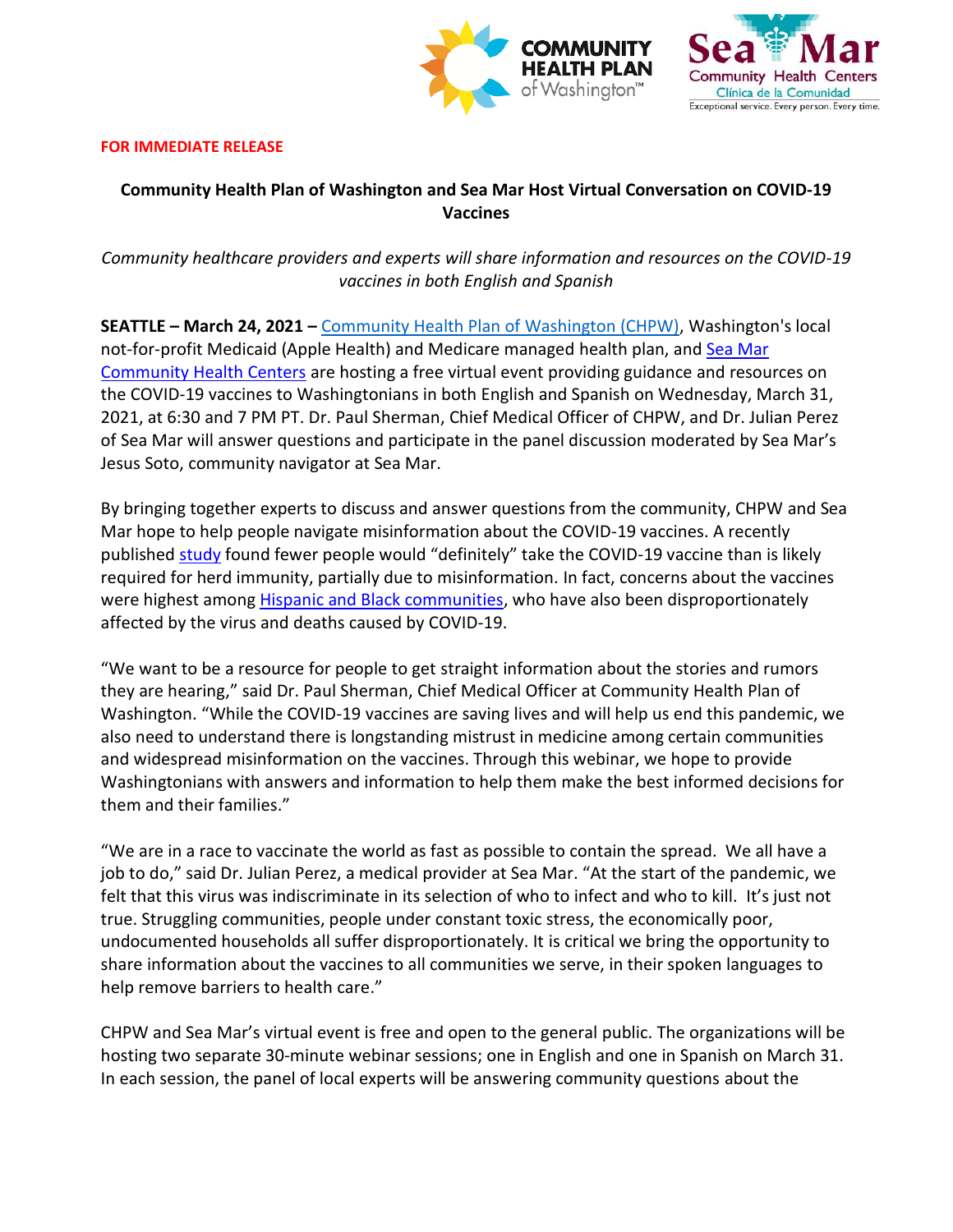



vaccines. Details below:

| <b>WHAT:</b>  | <b>CHPW Conversations: COVID Myth Busting</b>                                        |
|---------------|--------------------------------------------------------------------------------------|
| WHEN:         | Wednesday, March 31, 2021                                                            |
|               | $6:30 - 7$ PM PT - English                                                           |
|               | $7 - 7:30$ PM PT $-$ Spanish                                                         |
| <b>WHERE:</b> | Virtual panel on Zoom:                                                               |
|               | Zoom Attendee Link                                                                   |
|               | RVSP and post questions publicly or privately on Facebook:                           |
|               | English session: CHPW Conversations Facebook Event Page Session 1                    |
|               | Spanish session: Conversaciones de CHPW Facebook sesión de evento 2                  |
| WHO:          | Moderator: Jesus Soto, Community Navigator, Sea Mar                                  |
|               | Dr. Paul Sherman, Chief Medical Officer, CHPW                                        |
|               | Dr. Julian Perez, Sea Mar                                                            |
| WHY:          | Washington State is currently distributing the COVID-19 vaccine to healthcare        |
|               | workers and the most vulnerable people in our community. Soon, other community       |
|               | members will have access to the vaccine, but many still have answered questions.     |
|               | CHPW is hosting this expert panel to provide answers to these questions as well as   |
|               | resources and other helpful information about the vaccines in both English and       |
|               | Spanish. A translator will be translating the experts' answers to Spanish during the |
|               | webinar. For more information about the COVID-19 vaccines, visit CHPW and Sea        |
|               | Mar's resource centers.                                                              |

### **About CHPW**

Founded in 1992 by a network of community and migrant health centers (CHCs) in Washington State, Community Health Plan of Washington is a community-governed, not-for-profit health plan formed to help coordinate care and advocate for people who were not being served by traditional insurance companies. The mission of CHPW is to deliver accessible managed care services that meet the needs and improve the health of Washington communities and to make managed care participation beneficial for community-responsive providers. CHPW serves approximately 250,000 members through Medicaid (income-based program called Apple Health in WA) and Medicare (age and disability-based program) across the State. CHPW connects members to various physical, behavioral and social support services, and reinvests its profit back into the CHCs to help them deliver better care to all people. CHPW also seeks to identify and address health disparities and inequities, while coordinating services within a broader population health framework. Its parent, Community Health Network of Washington, serves nearly one million individuals across Washington through its CHC network sites. To learn more, visit [chpw.org](https://www.chpw.org/) or connect on **Facebook**, [Twitter,](https://twitter.com/myCHPW) [Instagram,](https://www.instagram.com/mychpw/) or [LinkedIn.](https://www.linkedin.com/company/community-health-plan)